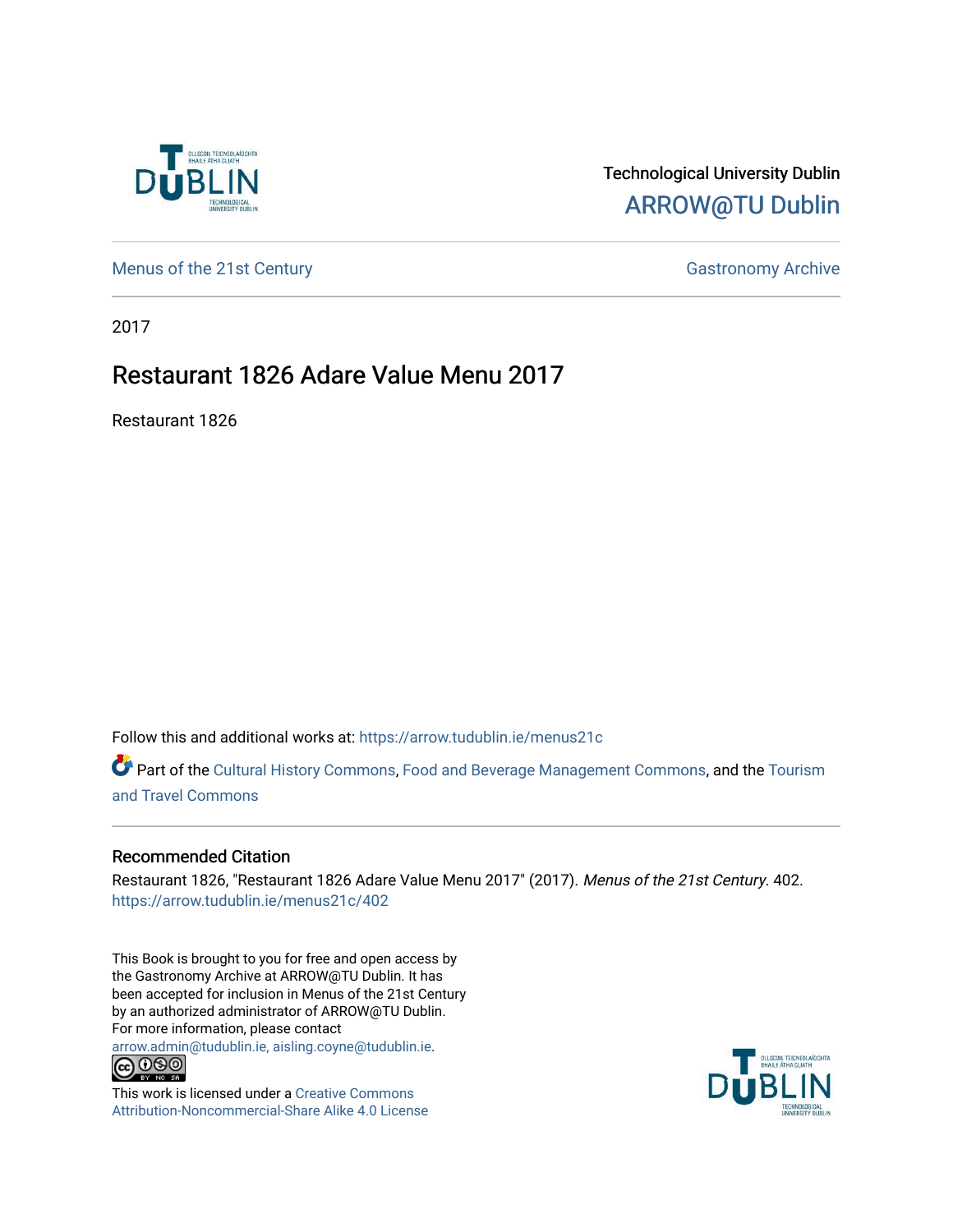1826 Adare, Best Restaurant in Limerick & Munster 2015. Proprietors Wade & Elaine Murphy strive to offer locally sourced food at reasonable prices in a comfortable ...

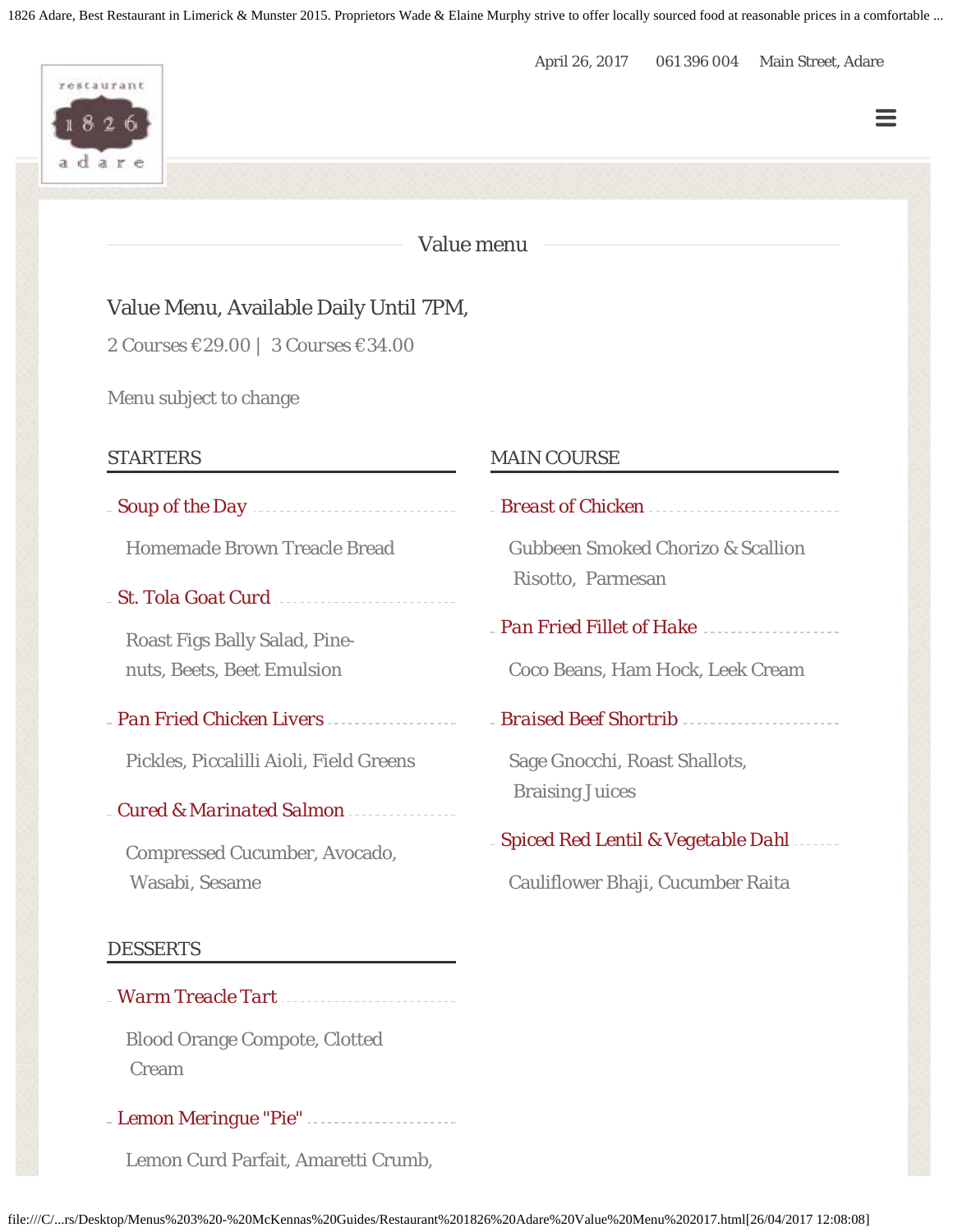1826 Adare, Best Restaurant in Limerick & Munster 2015. Proprietors Wade & Elaine Murphy strive to offer locally sourced food at reasonable prices in a comfortable ...

Italian Meringue

*Selection of Homemade Ice Creams*

\*Please note menus are subject to change\*



*"The opening of the year that should have been talked about a great deal more was 1826 Restaurant in Adare, Co Limerick, where Wade Murphy's cooking demonstrates wonderful imagination and refinement, and where tradition and modern twists (a phrase I generally dread) work in perfect harmony."*

#### **THE DINING ROOM**



# 1826 Adare

Main Street, Adare +353 (0) 61 396 004 [info@1826adare.ie](mailto:info@1826adare.ie)

Run by Elaine and Wade Murphy, the

### Our location



## Opening hours

| <b>Monday:</b>    | <b>Closed</b> |
|-------------------|---------------|
| <b>Tuesday:</b>   | <b>Closed</b> |
| <b>Wednesday:</b> | 6:00 PM       |
| <b>Thursday:</b>  | $6:00$ PM     |
| <b>Friday:</b>    | 6:00 PM       |